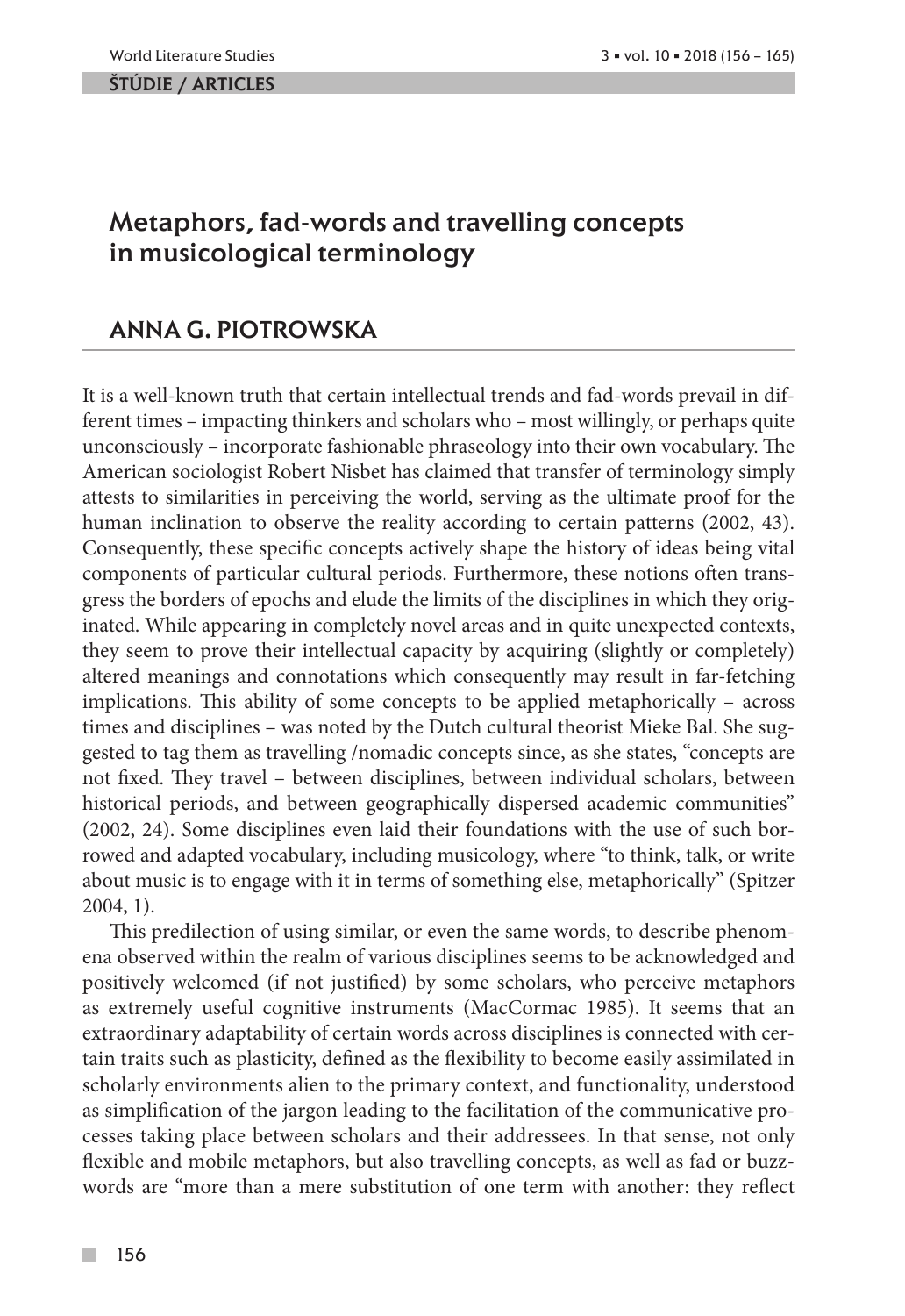broader processes of substitution that often associate extended networks of images and functions beyond the individual terms in question" (Bonds 1991, 6). They are efficient carriers of values, for example those attributed to music. Accordingly, this paper is an attempt to demonstrate the relevance of metaphors in the conceptualization of the object of musicology by illustrating the impact of metaphorical thinking on music analysis.

## **Musicology as a scientific discipline**

*Musikwissenschaft* (musicology) was established as an academic discipline in the 19th century and immediately welcomed the application of scientific procedures from a variety of areas, including natural sciences. The newly born musicology strived for so-called objective methods, i. e. the ones remaining in accordance with postulates of systematic organization of knowledge and unbiased evaluation of collected data.1 This line of thinking was paved, among others, by Guido Adler (1855–1941) – an early trail blazer of *Musikwissenschaft* (Mugglestone – Adler 1981, 3). Adler openly wrote that in order to "attain […] research of the laws of art of diverse periods and their organic combination and development, the historian of art utilises the same methodology as that of the investigator of nature; that is, by preference, the inductive method" adding that "the emphasis here lies in the analogy between the methodology of the science of art and that of the natural sciences" (3). This eagerness to appropriate scientifically proven methods of analysis entailed an emphasis on the verifiability of hypotheses and, in fact, mirrored this highly positivistic outlook adopted by 19th century musicologists. Their approach was "a reaction against metaphysical, speculative or inferential thinking" (Graziano – Johnson 2006, 18). At the same time, as an academic discipline taught at universities, musicology found itself in the need of re-inventing the language(s) to describe music: its history, paleography, instruments as well as theory, psychology, aesthetics, etc. Yet in the 19th century, various types of rhetoric inherited from previous epochs had already been in general use, abounding with an enormous multitude of elaborated comparisons, finesse analogies and metaphors that even those positivist-oriented musicologists found quite useful and willingly resorted to (Zon 2000) while trying to answer the question whether music is able to refer to anything else beyond actual sounds.

## **Variety of concepts and metaphors used for describing musical compositions**

As mentioned above, in order to explain sonic phenomena the newly-born field of musicology had various concepts borrowed from other walks of life at its disposal. Talking about music has always been highly metaphorical, and, as a consequence, perhaps rather inadequate. This widespread (till today) suspicion that words cannot precisely capture the phenomenon of music is reflected in various proverbial sayings, such as the one that "writing about music is like dancing about architecture".2 Hence the musicological apparatus needed to be situated at the intersection of verbal and non-verbal elements: precisely this feature makes the discipline open towards the infiltration of various metaphors (Schreiber 2012) which in their essence combine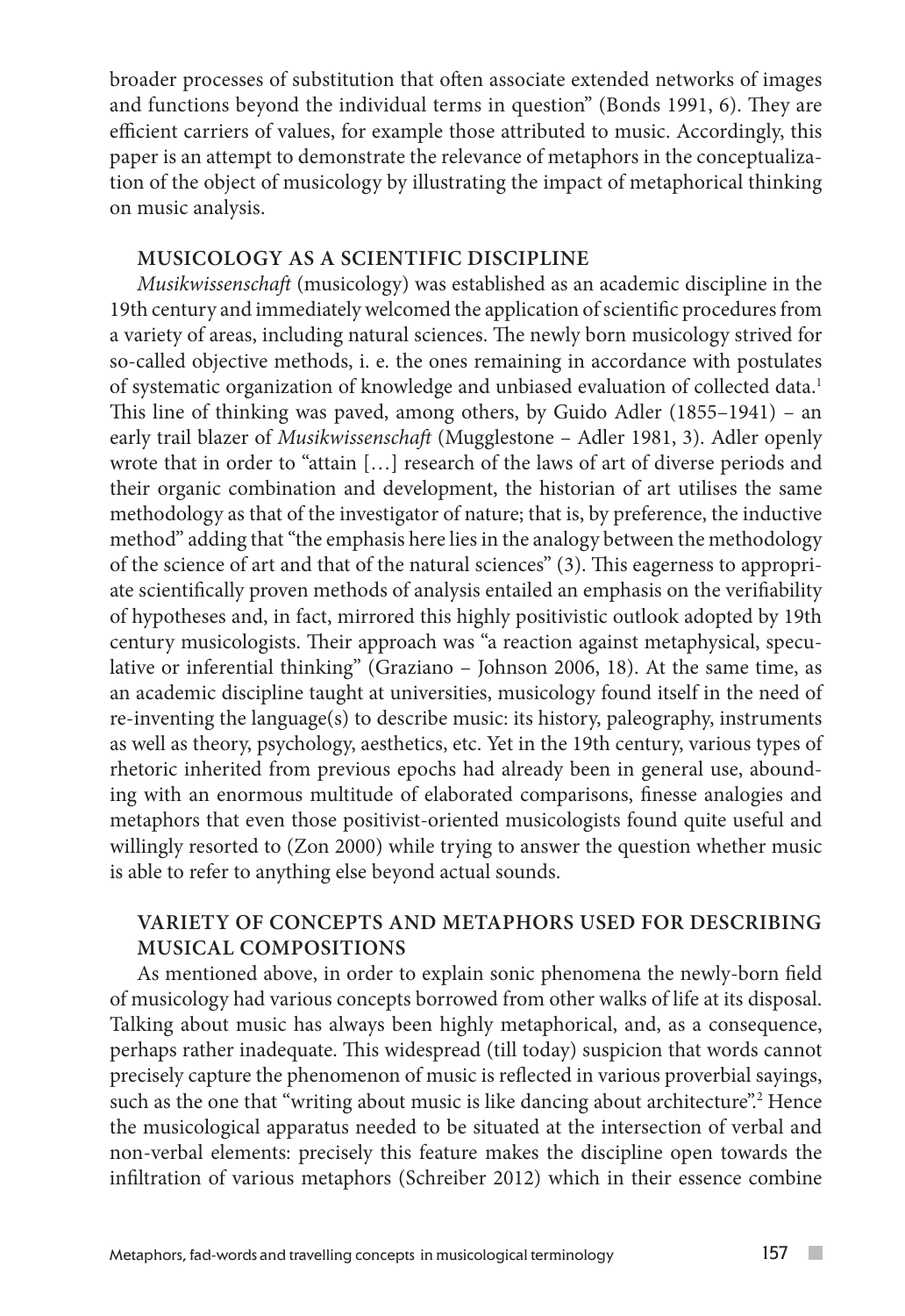a "logical moment and a sensible moment" where "a verbal moment and a non-verbal moment co-operate in the unique manner" (Ricoeur 2003, 246).

While describing music involves special terminology, in order to grasp the meaning of certain notions as applied in musicology, it is also necessary to fathom their historical transformations. Indeed, even a short overview of the most popular tropes encountered in the musicological jargon will help us realize the diversity of sources, ways of transforming certain concepts to suit current musicological needs, and means of assimilating appropriate linguistic tools deemed as adequate metaphors (Adlington 2003). While discussing the arcana of music most authors have felt the need to resort to a number of various ideas, as if substantiating their deliberations about ephemeral sonic experiences.

#### **From emotions to language and correspondence of arts**

One of the most popular way of describing music – by the means of affects – was developed in the realm of theory known as *dramma per musica* in the 17th century. By then theorists of music (e. g. Giovanni Doni) as well as philosophers (e. g. Marin Mersenne) claimed that music was not only able to evoke but also to transmit emotions. The doctrine prompted the perception of music as an outlet of human passions.

Another widespread mode of talking about music was to compare it to a linguistic system. Accordingly, especially in the 18th century, such grammatical notions as *Satz* or *Periode* and *Einschnitt* were used while analyzing musical compositions. This tradition thrived again in the early 20th century (e. g. in the writings by Heinrich Schenker) as many musicologists were heavily influenced by Ferdinand de Saussure's distinction between "langue" and "parole". In the meantime – predominantly in the romantic era (celebrating the idea of *correspondence of arts*) literary programmes were also considered as useful tools for decoding (hidden) connotations of certain compositions. Contemporary musicologists discuss the semiotics of music considering such concepts as symbol, gesture, or sign (e. g. Eero Tarasti, Peter Faltin, Vladimír Godár, Leszek Polony).

#### **The impact of hard sciences and architecture**

The tradition of linking mathematics and music stems from ancient times (e. g. the circle of Pythagoras<sup>3</sup>) and was cultivated in medieval times (e. g. Boethius). Mathematical discoveries and developments of the late 16th and early 17th century (such as the innovation of decimal fractions or logarithms) heavily influenced the debate on the nature of music (e. g. Mersenne's *L'harmonie universelle*, 1627). The appliance of mathematical tools to describe musical phenomena was revived in the second half of the 20th century (e. g. by Allen Forte). In addition, 20th-century composers willingly formulated their thoughts on the issue of order in music or the role of mathematics in their compositional processes. For example, Igor Stravinsky claimed the existence of irreversible links between musical masterpieces and mathematics (1962, 101).

In the 17th century, many thinkers favoured the idea of music's immediate connections with cosmic laws. Also Newton's mechanics, or the concept of force and energy, etc. impacted 19th-century writers such as Edmund Gurney (*The Power of* 

 $\mathcal{C}^{\mathcal{A}}$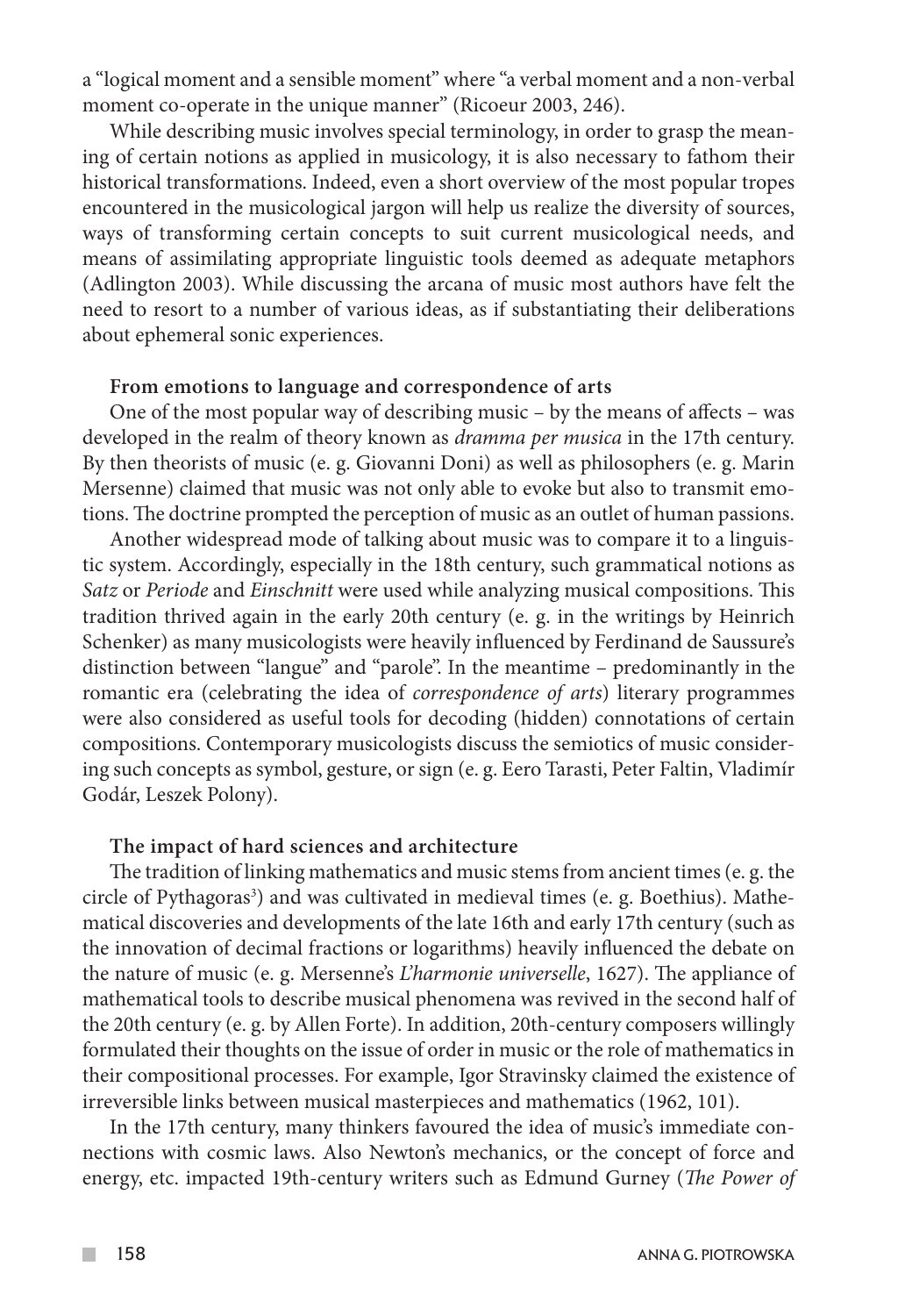*Sound*, 1880), Friedrich von Hausegger and Ernst Kurth. The notion of music as an entity made up of smaller units resembling an architectonical structure was reverberated by, among others, philosopher Karl Philipp Moritz and Johann Wolfgang von Goethe.4 The metaphor of music as a frozen edifice was further popularized by such prominent writers as August Wilhelm Schlegel, Adolf B. Marx, Hugo Riemann, Hugo Leichtentritt, etc. The legacy of this type of thinking is visible in today's theory of popular music: e. g. the most common form of pop songs is described as AABA where B stands for […] "bridge".

## **In the realm of psychological associations**

The physiological approach towards researching music was heralded in the 1860s by Hermann von Helmholtz, who was interested in the physiology of the auditory system. This research was continued in the late 19th century by Carl Stumpf or Theodor Lipps. Also Gestalt psychology influenced early 20th century music theoreticians (e. g. Herman Reichenbach).

The development of orchestral music in the 19th century advanced the idea of perceiving and describing music with the help of colours.<sup>5</sup> One of the most renowned French composers, Hector Berlioz, wrote in his *Grand traité d'instrumentation et d'orchestration modernes* (1844) about various instruments whose sounds could be compared with the impression of different colours. Helmholtz – upon discovering that different timbres of vibrating instruments are connected with various visual spectra – also associated them with colours (Hatfield 1993, 523). Hermann Erpf proclaimed *Klangfarbe* to be an integral element of a musical form while Kurth, Felix Auerbach, or Arnold Schoenberg often used such terms as *Klangfarbe* (sound-colour), or *Klangfarbenmelodie* to describe music composed at the turn of the 20th century.

### **Biological concepts**

Erica Mugglestone suggests that "the dynamics of evolution permeated the 19th century world-view" and even Adler's writings were "rich in images of organic growth and decay, and that his concept of music history is evolutionist" (1981, 4). But it was already by the 17th century when the growing interest in researching the surrounding world resulted in coining new words such as *organization* predominantly in use in reference to biological findings.<sup>6</sup> Another influential concept soon accepted in the realm of music analysis was the differentiation of organisms into species. Consequently the word *Gattung* (genre) became most commonly used also in musicological writings.7

In 1737 the German composer, writer, and music theorist Johann Mattheson (1681–1764) compared musical analysis with the dissection of a living body (in his *Kern Melodischer Wissenschaft*, 1737). According to Mattheson musical compositions, just like living organisms, could be subject to *Zergliederung* (dissection) for the sake of empirical research. But in the 18th century mechanistic conceptions, representing the vein of hard science in the modern age (*Neuzeit*), predominantly favoured analogies of musical compositions with clockworks and other mechanisms (Shapin 1996,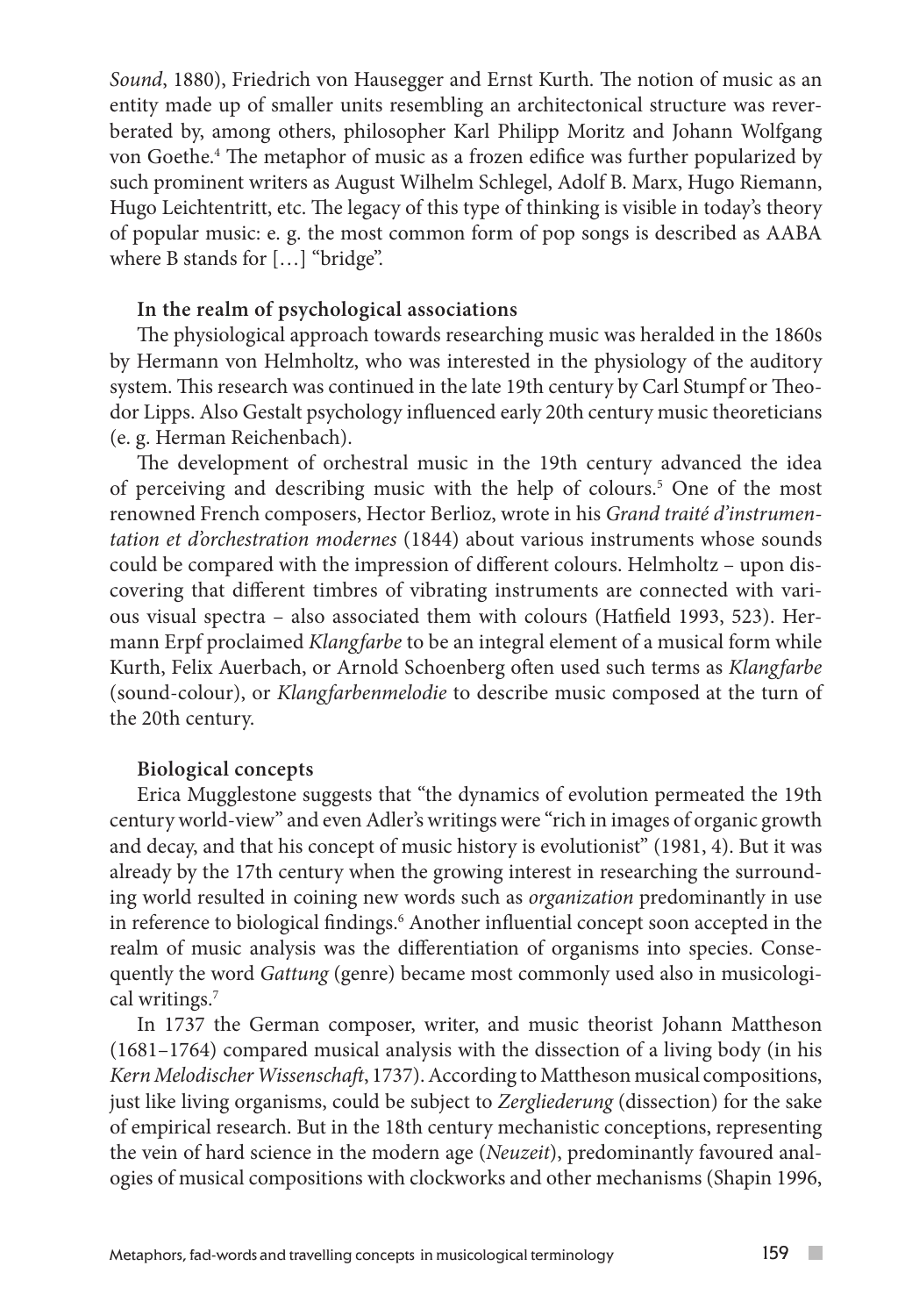33–37). Hence the mechanical rules of grammar as applied to music were preferred, although musical compositions were already perceived as "sonorous" bodies.<sup>8</sup> In the romantic era, when "the model of organism was successfully to supersede previous eighteenth century models" (Bent 1994, 12) the tendency toward holistic thinking clearly marked an objection to the scientism of the enlightenment period.

The tradition of perceiving musical composition as a whole (perfect or imperfect) was inherited by the next generations of music theorists. In this organic vision, the relations between various elements of musical composition and their possible alterations were governed by the holistic totality, subordinated to the idea of *unit*y as expressed by the German writer E. T. A. Hoffmann (1776–1822) praising Beethoven's work or by another German scholar, Friedrich Schleiermacher (1768–1834) in his *Hermeneutik und Kritik mit besonderer Beziehung auf das Neue Testament* (1838) where he spoke of "organic unity" (7) advocating the reduction of multiplicity to a noble unity.

Alongside discussing the *shape* of musical compositions (perfect unity), the organic-generative conceptions of the form also entailed deliberations on the processes of their internal development, involving references to the notion of *growth*, e. g. in the writings of the renowned German theorist Adolf B. Marx (1795–1866), who in his *Die Lehre von der musikalischen Komposition* (1837) resorted to such terms as *Keim*  (grain-motif), *Entwicklungsmotiv* (evolutionary motif) and *Entwicklung* (development) (400). Various composers and theorists were influenced by these propositions, among others those working in French circles: for example, Vincent d'Indy (1851–1931), in his *Cours de composition musicale* (1903) discussed the notion of *cellule-motif* (cell-motif).

Early 20th century musicologists like Hugo Leichtentritt (1874–1951) referred to analogies with *Bau* and *Aufbau* while speaking about musical forms. This approach of viewing the musical work as an evolutionary entity consisting of motifs stemming from a melodic kernel was continued in the mid-20th century by the Serbian born composer, pianist and musicologist Rudolph Reti (1885–1957).

#### **Music between mind and body**

Is music, perhaps, a metaphor for life itself? When we read about music, we often learn that "music 'moves', 'speaks', paints an 'image', or fights a 'battle'" (Spitzer 2004, 1). It is speculated that we cannot escape such comparisons and associations embedded into our imagination because music is predominantly about "an interaction between sound and listener" (Cook 1992, 10). The perception of music is, after all, a very complex phenomenon grounded in both concrete (e. g. bodily experience) and more abstract elements (e. g. verbal description), hence theorists and listeners oftentimes conceptualize musical structures by their metaphorical mappings rooted in physical experience (Spitzer 2004, 4). Since the 1980s, some musicologists, especially those interested in relations between music and language, have adapted an interactionist approach focusing on categories applied to the reality and reciprocity between mind and body. Since conceptual metaphors correlate source and target domains by preexistent – apparently objective – similarity (Lakoff – Johnson 1980,

 $\mathcal{C}^{\mathcal{A}}$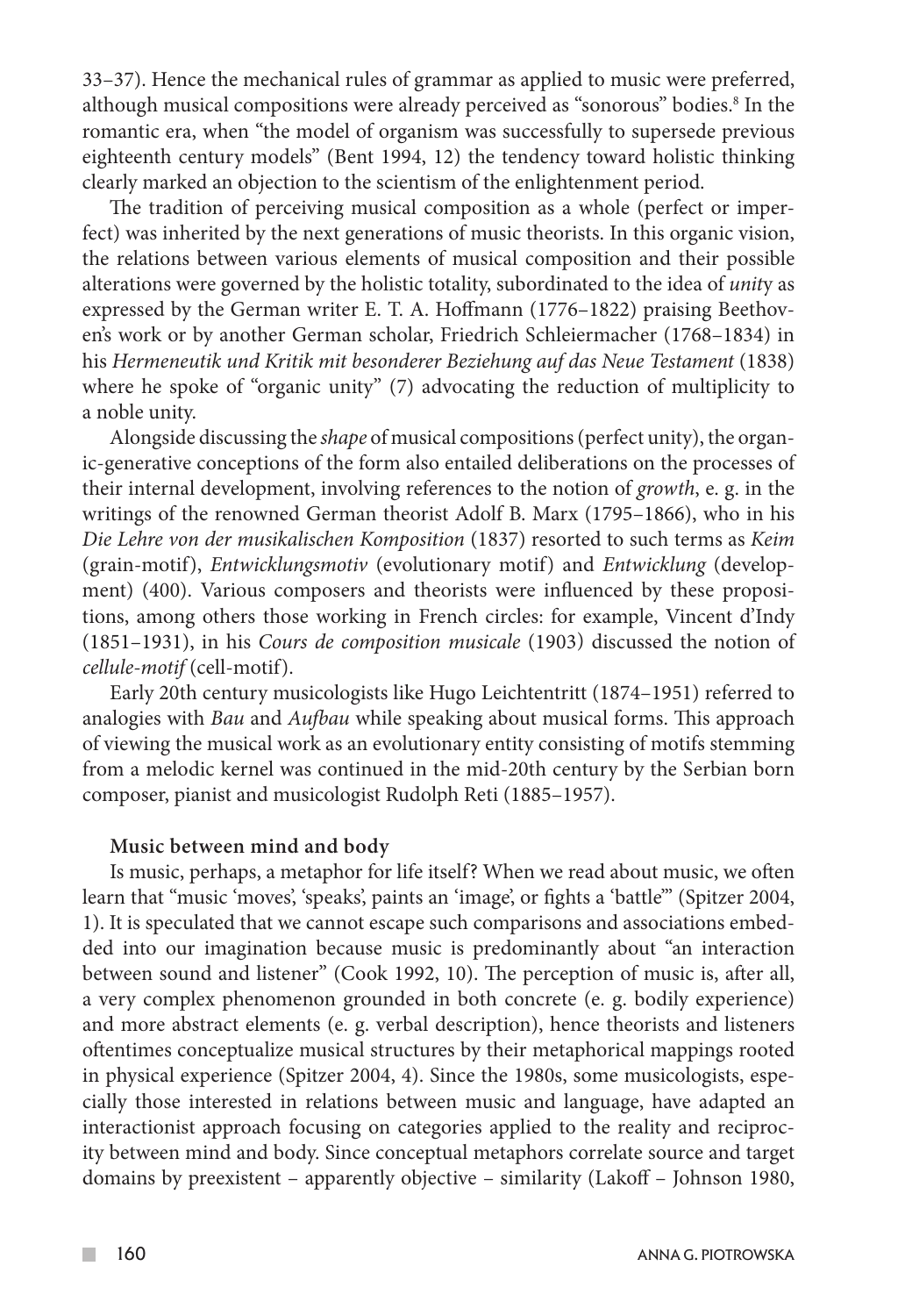5),9 orientational metaphors became commonly discussed in the realm of music, especially those of "movement" and "space".10 But does music really move? Roger Scruton replies "sounds do not move as music does […]. Nor are they organized in a spatial way, nor do they rise or fall" (1997, 93). For the philosopher the notions of musical movement and space are simply products of imagination: intentional, yet lacking empirical elements<sup>11</sup> because "music is the intentional object of an experience that only rational beings can have, and only through the exercise of imagination. To describe it, we must have recourse to metaphor, not because music resides in an analogy with other things, but because the metaphor describes exactly what we hear when we hear sounds as music" (9).

But for several researchers (like Candace Brower, Steve Larson, Janna Saslaw) the metaphor of space and movement need not be detached from bodily experience. While questioning the functionality of such metaphors in the realm of music, some would rather prefer to call them abstract terms (Cumming 1994; 2000, 49–52) or see them as elements of perception (Clarke 2001). Lawrence M. Zbikowski argues that music, as a manifestation of human cognitive capacities, is invariably linked with human experience (e. g. bodily sensations) and needs to rely on image/schematic structures for the expression of meaning and emotions (Zangwill 2007). As a basically nonlinguistic medium, music – and more precisely its perception – is based on metaphorical thinking processes with language as one of the means of manifestation. While distinguishing between conceptual and linguistic metaphors, Zbikowski privileges the role of mental concepts and processes rather than mutual relations of music and language trying to prove that the construction of mental space is not necessarily language-related, but may occur as a reaction to music (1997; 1998; 2002; 2008).

## **Final (?) remarks**

Let us stress once again that music, as an intentional phenomenon whose meaning is negotiated by listeners, among others vis-a vis noise (Attali 1985), is oftentimes described by words borrowed from other disciplines. Metaphors, among the most commonly encountered figures of thought and speech, as applied in the musical context not only reflect certain ideas, but also pave the way for new interpretive codes. As Roger Scruton observed "the metaphor cannot be eliminated from the description of music, because it defines the intentional object of the musical experience. Take the metaphor away, and you cease to describe the experience of music" (1997, 92). Lawrence Kramer claims that the linguistic description of music is obsessed with grasping the *essence* or the *nature* of music, and proposes what he calls "the aesthetic metaphor thesis" (i. e. accommodating certain aesthetic properties that music is supposed to sustain) to be applied in metaphorical descriptions of emotions enticed by music (2004). But there are also voices that point to possible problems caused by metaphors in the realm of musicology. For example, Karol Berger admits that metaphors lie at the very heart of interpreting music, but he also observes the paradox of metaphorical interpretation: on the one hand it seems irredundant, if not necessary, but on the other hand it also seems to be rejected (2004). It seems that in musicology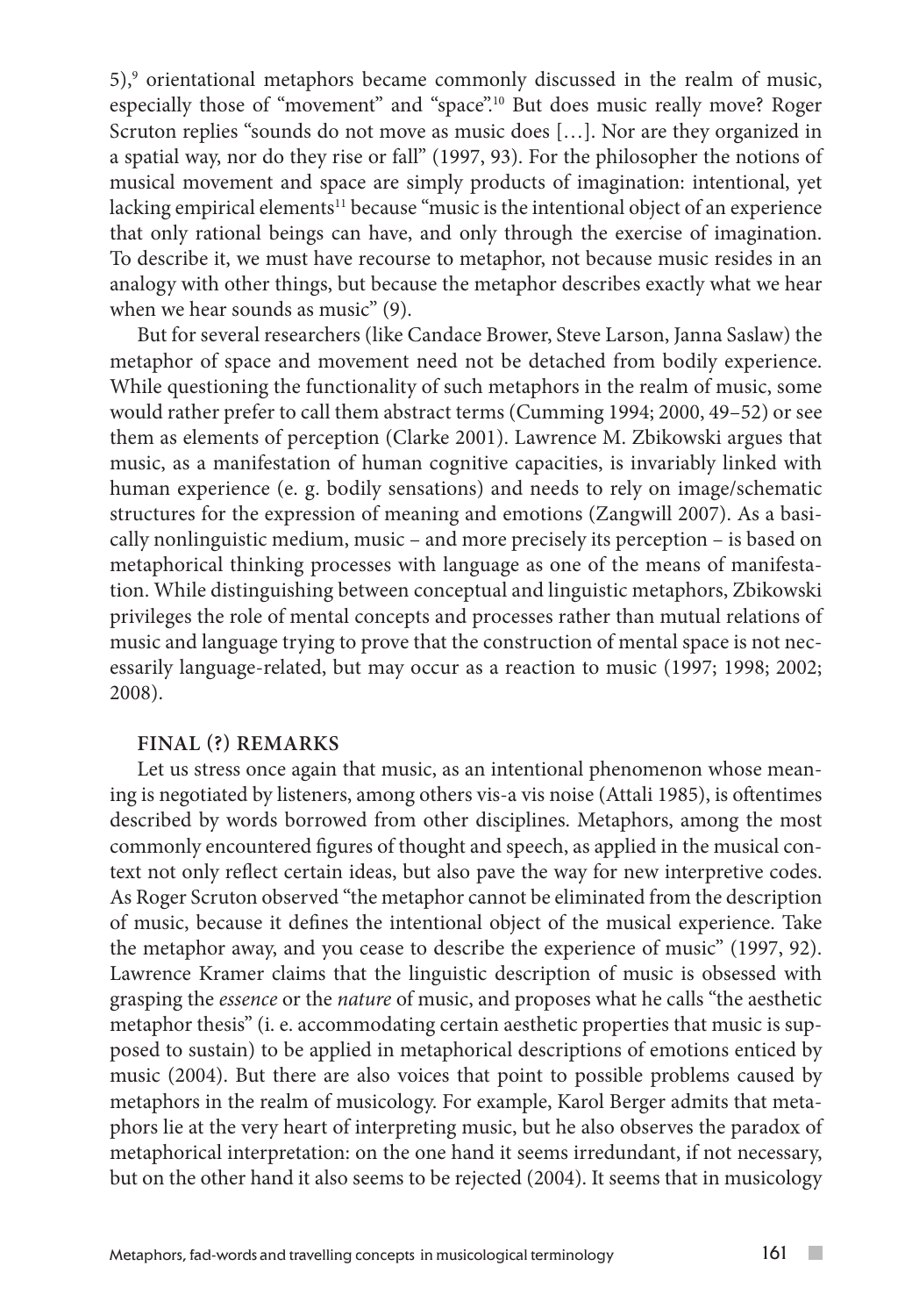"a metaphor is an affair between a predicate with a past and an object that yields while protesting" (Goodman 1976, 69).

Despite possible problems, the creative potential of metaphors, buzz-words or travelling concepts as applied in the realm of musicology can be easily observed (Walton 2015). As demonstrated, musicological terminology refers to vocabulary dealing with emotions, colours, but also resorts to poetic explanations, while remaining open towards more rigid, e. g. mathematical or physical formulas. While organic and rhetorical metaphors dominate, the discipline's terminology teems with borrowed words and concepts, proving their adaptability by far-reaching inter-connections and influences.12 In other words, metaphors have become common coin in musicology (Watkins 2011, 14).

It can be stated that the language used for describing music serves as a tool facilitating communication between musicologists, music lovers and music critics etc. (Dörries 2002*)*. Furthermore, it is also clear to see that the discipline has managed to create its own unique jargon. Its existence is neither unique or typical for musicology, but what becomes its characteristic feature is the (over)use of deliberate and non-deliberate metaphors (Steen 2008) that serve as external points of reference attesting their functional role. Their presence within the discipline must be welcomed as they enable to understand what is still unknown and guide through less researched terrains; at the same time they may also exclude those unfamiliar with the discipline-specific metaphors, thus differentiating between "users" and "non-users". Yet I will claim that the popularity and persistence of metaphors as well as travelling concepts in musicological writings has proved, beyond much doubt, their immediate usefulness: while transgressing the borders of disciplines, they are helping to establish and crystalize specifically musicological methodology and tools of analysis. It can be even speculated that metaphors, fad-words and travelling concepts in fact facilitated the process of crystallization of the musicological principles, rules and ideals.

## **NOTES**

- <sup>1</sup> Musicological research in the form suggested in 19th-century Vienna proved to be inspirational for young academics stemming from various parts of the Austro-Hungarian Empire. Thus not only similar ideas but also linguistic terms were disseminated in Eastern and Central Europe, for example in
- Polish musicological departments: in Krakow (est. 1911) and Lvov (est. 1912). 2 The statement is variously attributed: from Igor Stravinsky to Miles Davis, Elvis Costello and Frank Zappa.
- <sup>3</sup> As the best known examples of these associations even today, the so-called Pythagorean tuning sys-
- tem or the concept of the tetractys (tetrad) can be mentioned. 4 Goethe wrote on 23rd March 1829: "Ich habe unter meinen Papieren ein Blatt gefunden, wo ich die Baukunst eine erstarrte Musik nenne" ("I have found, among my papers, a leaf, in which I call architecture frozen music"). Similarly the German philosopher Friedrich Wilhelm Joseph Schelling stated in 1859 that "Architektur ist erstarrte Musik" ("architecture is solidified music"), and his words were echoed by Arthur Schopenhauer claiming that "Architektur ist gefrorene Musik" ("architecture is frozen music").  $\frac{5}{10}$  This is not to be confused with the concept of synesthesia, which involves perceiving music with
- 

 $\sim$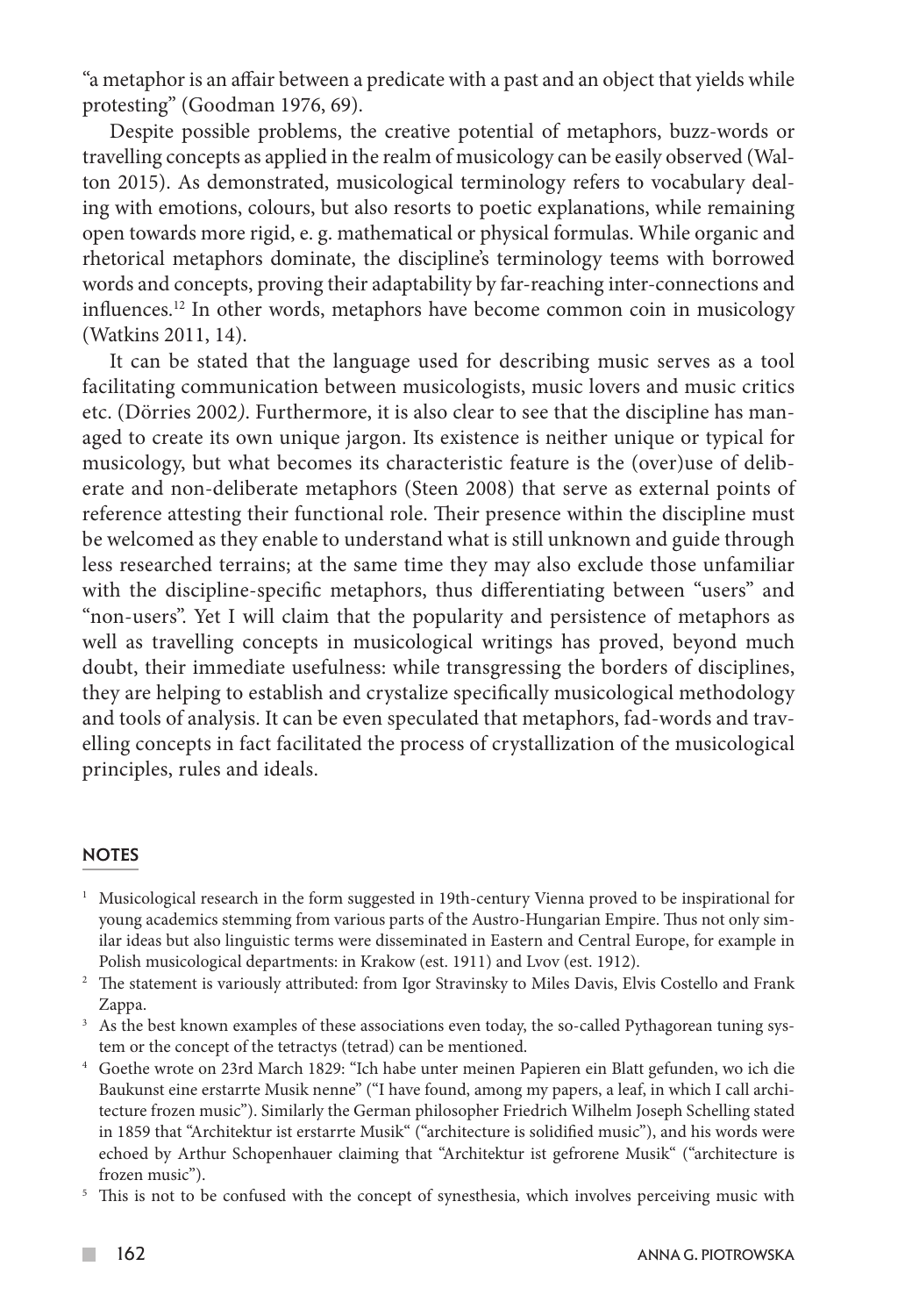colours as an effect of a neurological condition in which one cognitive recognition is almost automat-

- ically connected with another sensory experience. 6 To be found, among others, in the writings by the English scientist Robert Hooke (1635–1703) or the Italian doctor Marcello Malpighi (1628–1694) as well as philosophical works by John Locke (1632– 1704) or Gottfried Wilhelm Leibniz (1646–1716).<br><sup>7</sup> See for example: Arlt – Lichtenhahn – Oesch 1973.<br><sup>8</sup> In the late 17th century, the German chemist and physician Georg Ernst Stahl (1659–1734) explained
- 
- the difference between the mechanistic and organic concepts in the biological context. Following that, in the 18th century the word *organismus* (as the synonym for "organization") became increas-<br>ingly popular. For more, see Toepfer 2009, 83-106.
- <sup>9</sup> Lakoff and Johnson argue that "the essence of metaphor is understanding and experiencing one kind of thing in terms of another" (5).
- <sup>10</sup> For example: Johnson Larson 2003, 63–84.
- <sup>11</sup> Roger Scruton outlined his theory of metaphorical transfer in *The Aesthetics of Music* (1997). For Scruton music is realized through the experience of listening, so in order to describe and define our sensations associated with it we use metaphors of time and space. 12 While musicology predominantly makes use of borrowed concepts and adapted terminology, the
- career of musicological terms transferred to other disciplines should be also acknowledged. One such concept is, for example, "polyphony".

#### LITERATURE

- Adlington, Robert. 2003. "Moving Beyond Motion: Metaphors for Changing Sound." *Journal of the Royal Musical Association* 128, 297–318.
- Artl, Wulf Ernst Lichtenhahn Hans Oesch, eds. 1973. *Gattungen der Musik in Einzeldarstellungen: Gedenkschrift Leo Schrade*. Bern – Munich: Francke.
- Attali, Jacques. 1985. *Noise: The Political Economy of Music.* Trans. by Brian Massumi. Manchester: Manchester University Press.
- Bal, Mieke. 2002. *Travelling Concepts in the Humanities: A Rough Guide.* Toronto: University of Toronto Press.
- Bent, Ian. 1994. *Music Analysis in the Nineteenth Century*. Vol. 1. Cambridge: Cambridge University Press.
- Berger, Karol. 2004. "Teoria sztuki: Hermeneutyka. Interpretacja i jej prawomocność." *Res Facta Nova* 7, 16: 69–70.

Bonds, Mark Evans. 1991. *Wordless Rhetoric. Musical Form and the Metaphor of the Oration.* Cambridge: Harvard University Press.

Clarke, Eric. 2001. "Meaning and the Specification of Motion in Music." *Musicae Scientiae* 5, 2: 213–234. Cook, Nicholas. 1992. *Music, Imagination, And Culture*. Oxford: Clarendon.

- Cumming, Naomi. 1994. "Metaphor in Roger Scruton's Aesthetics of Music." In *Theory, Analysis and Meaning in Music*, ed. by Anthony Pople, 3–28. Cambridge: Cambridge University Press.
- Cumming, Naomi. 2000. *The Sonic Self. Musical Subjectivity and Signification.* Bloomington: Indiana University Press.
- Dörries, Matthias. 2002. "Language as a Tool in the Sciences." In *Experimenting in Tongues: Studies in Science and Language*, ed. by Matthias Dörries, 1–20. Stanford, CA: Stanford University Press.

Goodman, Nelson. 1976. *Languages of Arts. An Approach to a Theory of Symbols*. Indianapolis: Hackett.

- Graziano Amy Julene K. Johnson. 2006. "The Influence of Scientific Research on Nineteenth-Century Musical Thought: The Work of Richard Wallaschek." *International Review of the Aesthetics and Sociology of Music* 37, 1: 17–32.
- Hatfield, Gary. 1993. "Helmholtz and Classicism: The Aesthetics of Science and Science of Aesthetics." In *Hermann Von Helmholtz and the Foundations of Nineteenth-century Science*, ed. by David Cahan, 522–558. Berkeley – Los Angeles: University of California Press.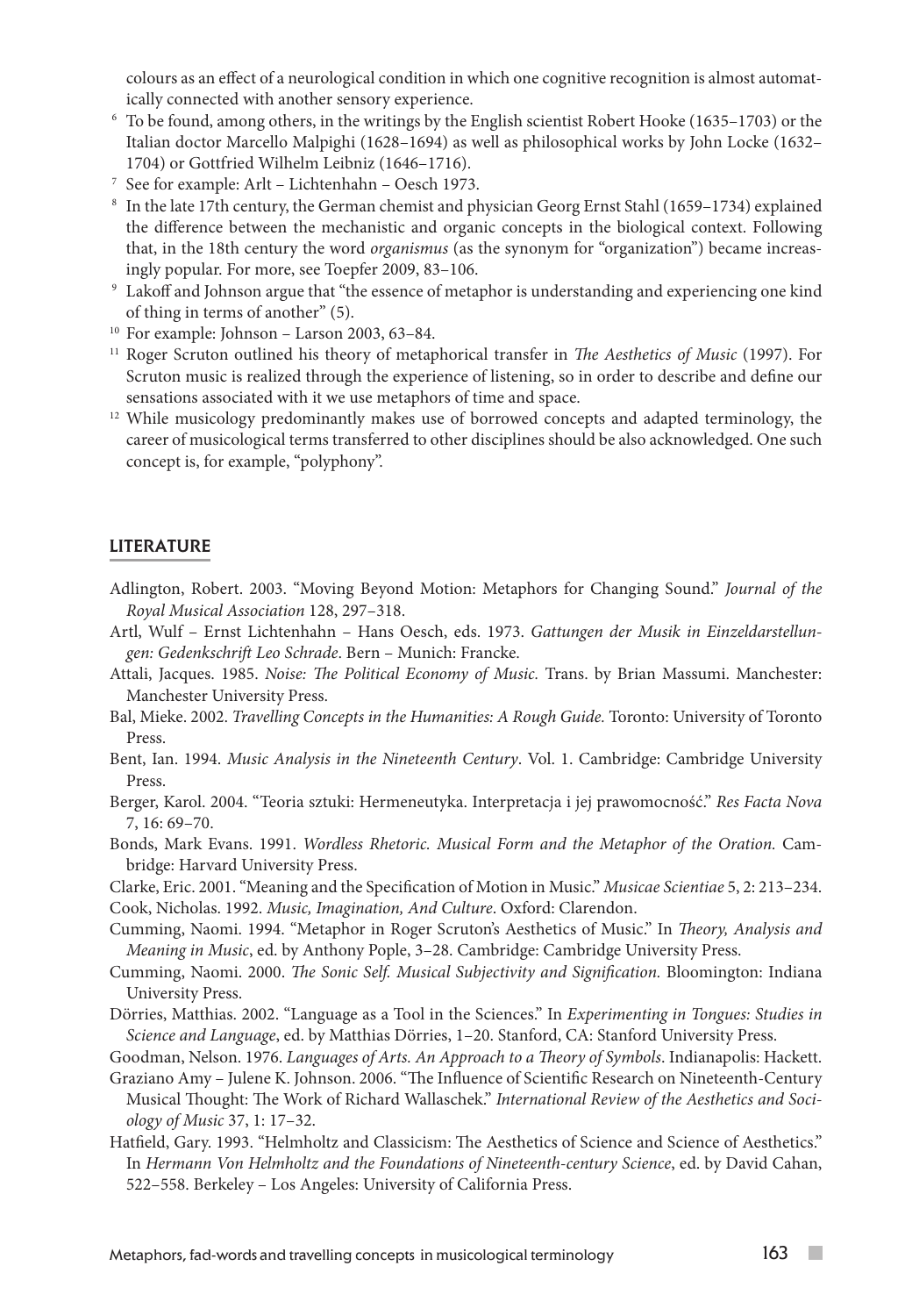- Johnson, Mark Steve Larson. 2003. "Something in the Way She Moves Metaphors of Musical Motion." *Metaphor and Symbol* 18, 2: 63–84.
- Kramer, Lawrence. 2004. "Music, Metaphor and Metaphysics." *The Musical Times* 145, 1888: 5–18.

Lakoff, George – Mark Johnson. 1980*. Metaphors We Live By*. Chicago: University of Chicago Press*.*

- MacCormac, Earl. 1985. *A Cognitive Theory of Metaphor*. Cambridge: M.I.T. Press.
- Marx, Adolf B. 1837. *Die Lehre von der musikalischen Komposition: Praktisch-Theoretisch.* Vol. 1. Leipzig: Breitkopf & Härtel.
- Mugglestone, Erica Guido Adler. 1981. "The Scope, Method, and Aim of Musicology (1885): An English Translation with an Historico-Analytical Commentary." *Yearbook for Traditional Music* 13, 1–21.
- Nisbet, Robert. 2002. *Sociology as an Art Form*. New Brunswick: Transcation Publishers.
- Reti, Rudolph. 1961. *The Thematic Process in Music.* London: Faber and Faber.
- Ricoeur, Paul. 2003. *The Rule of Metaphor*. Trans. by Robert Czerny Kathleen McLaughlin John Costello. London – New York: Routledge.
- Schleiermacher, Friedrich. 1838. *Hermeneutik und Kritik: mit besonderer Beziehung auf das Neue Testament*. Berlin: Reimer.
- Schreiber, Ewa. 2012. *Muzyka i metafora. Koncepcje kompozytorskie Pierre'a Schaeffera, Raymonda Murraya Schafera i Gerarda Griseya.* Warszawa: Narodowe Centrum Kultury.
- Scruton, Roger. 1997. *The Aesthetics of Music.* Oxford: Oxford University Press.
- Shapin, Steven. 1996. *The Scientific Revolution*. Chicago: University of Chicago Press.
- Spitzer, Michael. 2004. *Metaphor and Musical Thought.* Chicago London: The University of Chicago Press.
- Steen, Gerard. 2008. "The Paradox of Metaphor: Why We Need a Three-Dimensional Model of Metaphor." *Metaphor and Symbol* 23, 4: 213–241.
- Stravinsky, Igor Robert Craft. 1962. *Expositions and Developments.* London: Faber & Faber.

Toepfer, Georg. 2009. "›Organisation‹ und ›Organismus‹ – von der Gliederung zur Lebendigkeit – und zurück? Die Karriere einer Wortfamilie vom 17. zum 18. Jahrhundert." In *Wissenschaftsgeschichte als Begriffsgeschichte. Terminologische Umbrüche im Entstehungsprozess der modernen Wissenschaften*, ed. by Michael Eggers – Matthias Rothe, 83–106. Bielefeld: Transcript.

- Walton, Kendall L*.* 2015. *In Other Shoes: Music, Metaphor, Empathy, Existence*. Oxford: Oxford University Press.
- Watkins, Holly. 2011. *Metaphors of Depth in German Musical Thought: From E. T. A. Hoffmann to Arnold Schoenberg.* Cambridge: Cambridge University Press.
- Zangwill, Nick. 2007. "Music, Metaphor, and Emotion." *The Journal of Aesthetics and Art Criticism* 65, 4: 391–400.
- Zbikowski, Lawrence M. 1997. "Conceptual Models and Cross-Domain Mapping. New Perspectives on Theories of Music and Hierarchy." *Journal of Music Theory* 41, 2: 193–225.
- Zbikowski, Lawrence M. 1998. "Metaphor and Music Theory. Reflections from Cognitive Science." *Music Theory Online* 4, 1. Accessed May 16, 2018. http://www.mtosmt.org/issues/mto.98.4.1/ mto.98.4.1.zbikowski.html.
- Zbikowski, Lawrence M. 2002. *Conceptualizing Music, Cognitive Structure, Theory, and Analysis*. Oxford: Oxford University Press.
- Zbikowski, Lawrence M. 2008. "Metaphor and Music." In *The Cambridge Handbook of Metaphor and Thought*, ed. by Raymond W. Gibbs, Jr., 502–524. Cambridge: Cambridge University Press.
- Zon, Bennett. 2000. *Music and Metaphor in Nineteenth-Century British Musicology*. Aldershot: Ashgate.

**Tall**